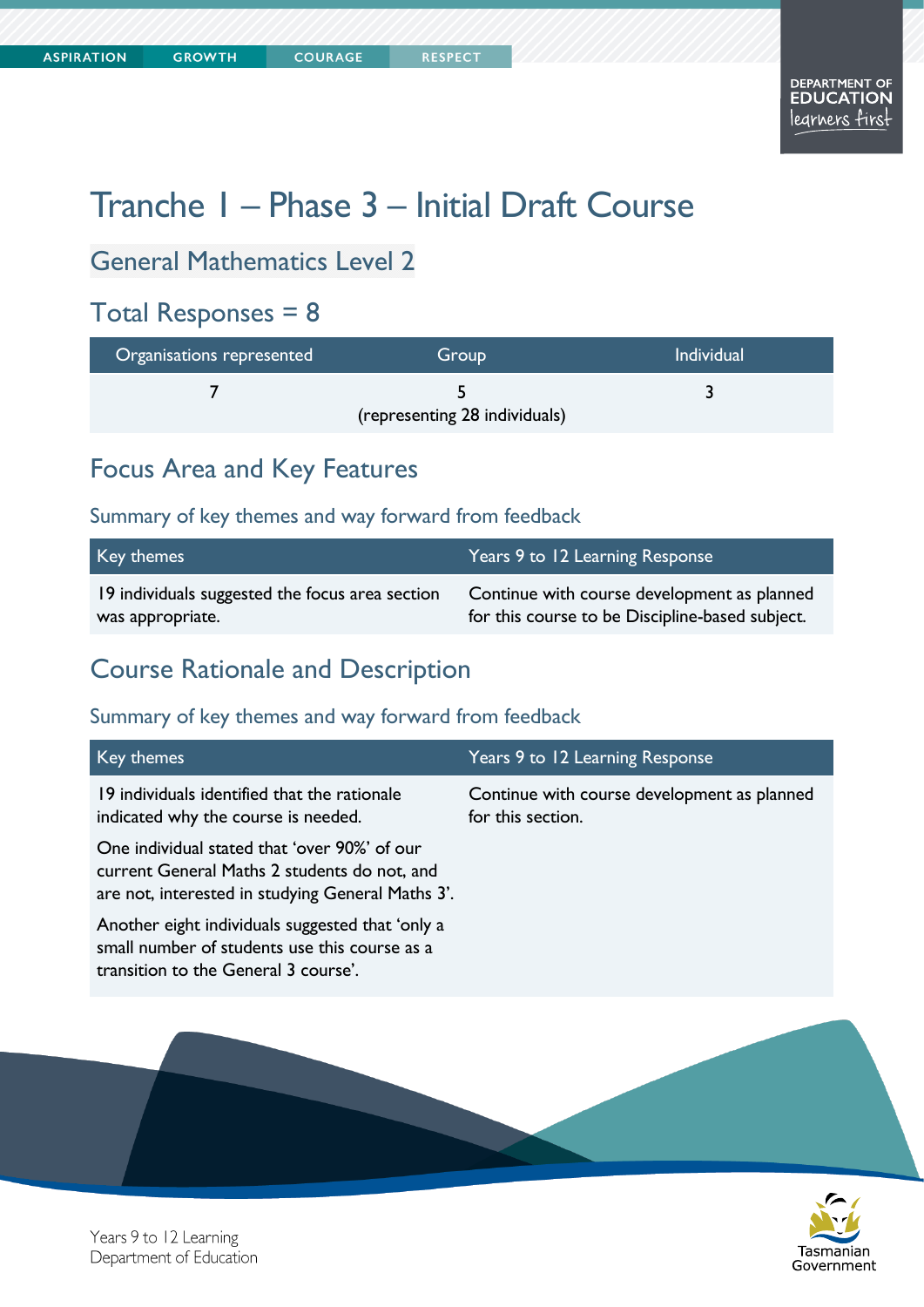#### Key themes Years 9 to 12 Learning Response

Eight individuals suggested the language used in the course description was too vague. However, most believed the course description gave a clear overview for learners.

## Integration of General Capabilities

#### Summary of key themes and way forward from feedback

| Key themes                                                                                                                                   | Years 9 to 12 Learning Response                                                                                          |
|----------------------------------------------------------------------------------------------------------------------------------------------|--------------------------------------------------------------------------------------------------------------------------|
| 12 individuals suggested the identified General<br>Capabilities were not appropriate for the<br>course and 18 suggested it was not clear how | Considering the proposed changes to eight (8)<br>criteria in line with policy, the criteria will need<br>to be reviewed. |
| they were embedded.                                                                                                                          | This will provide an opportunity to reconsider                                                                           |
| Of these responses, it was evident there was                                                                                                 | the inclusion of Ethical Understanding and                                                                               |
| concern about teaching and assessing Ethical                                                                                                 | Intercultural Understanding as embedded                                                                                  |
| Understanding and Intercultural Understanding,                                                                                               | General Capabilities and to improve the explicit                                                                         |
| particularly, as many felt they were not trained                                                                                             | detail about the other included General                                                                                  |
| to do this.                                                                                                                                  | Capabilities.                                                                                                            |

## Pathways

#### Summary of key themes and way forward from feedback

period of time and would struggle to grasp the

conceptual understanding of the course.

| Key themes                                                                                                                               | Years 9 to 12 Learning Response                                                                                                              |
|------------------------------------------------------------------------------------------------------------------------------------------|----------------------------------------------------------------------------------------------------------------------------------------------|
| 26 individuals suggested there were no major<br>pathways missing from the proposed course.<br>One individual suggested many students who | Continue with course development as planned,<br>ensuring that the course document values the<br>Years 9 to 12 Education Framework principles |
| attain a 'C' rating in Year 10 Mathematics<br>struggle with remembering anything for any                                                 | of excellence, support and achievement.                                                                                                      |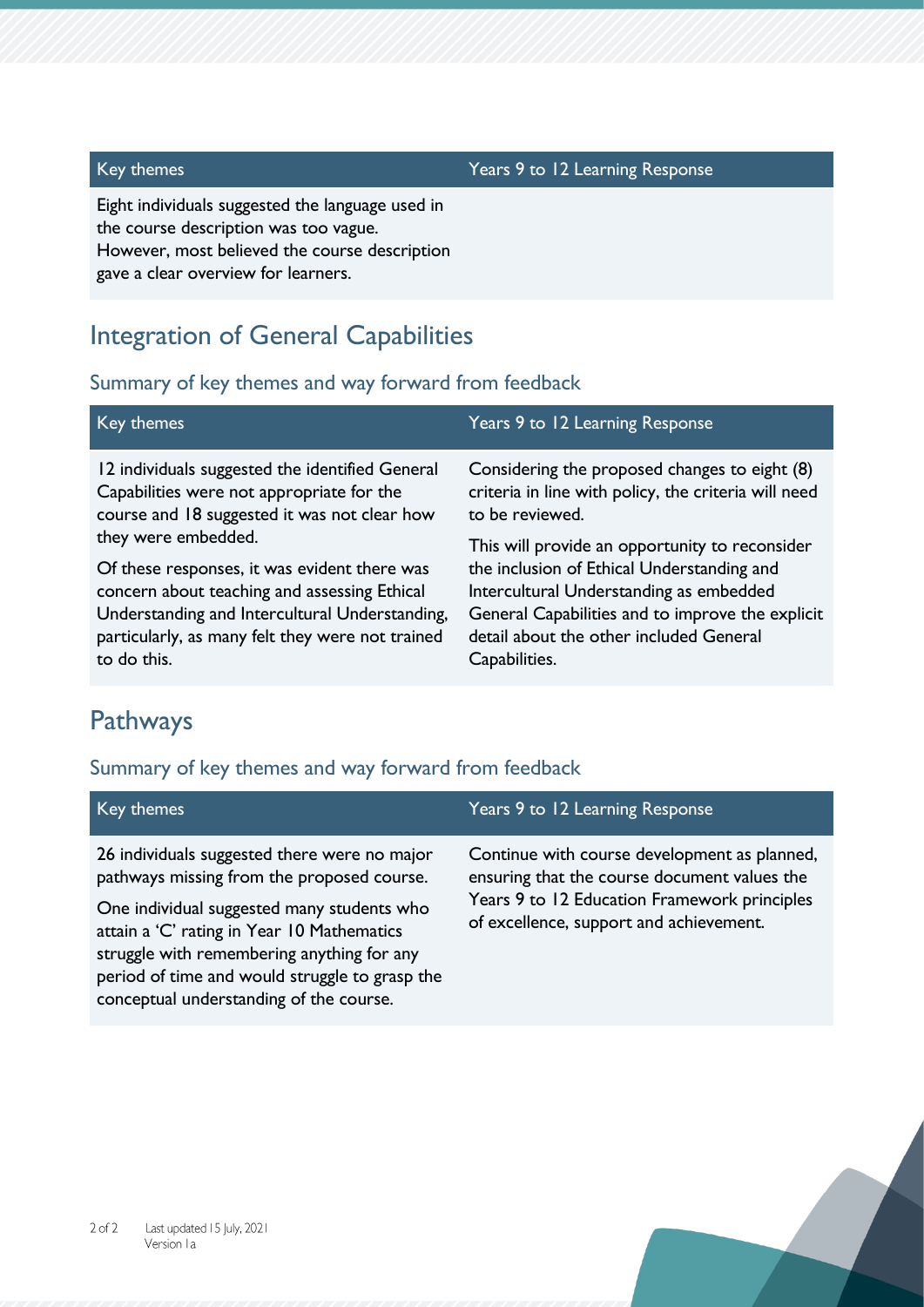## Course Requirements

## Summary of key themes and way forward from feedback

| Key themes                                                                                                                                                                                                                   | Years 9 to 12 Learning Response                                                                                                                                                                                                      |
|------------------------------------------------------------------------------------------------------------------------------------------------------------------------------------------------------------------------------|--------------------------------------------------------------------------------------------------------------------------------------------------------------------------------------------------------------------------------------|
| 26 individuals agreed the access requirements<br>were clear and logical. 20 individuals also agreed<br>the resource requirements were clear.<br>Seven individuals questioned the requirement of                              | Remove graphics calculators as a requirement<br>for the course, but strongly encourage<br>providers to make them (or computer-based<br>graphing programs) available to students where<br>possible when engaging with content such as |
| graphics calculators for this course. They<br>identified the benefit for students who would<br>continue to General Mathematics 3 but did not<br>believe the calculators should be a requirement<br>for access to the course. | solving simultaneous equations or calculating<br>the power of a matrix.                                                                                                                                                              |
| 18 individuals indicated the course<br>requirements would not provide any potentially<br>unnecessary barriers for teaching and learning.                                                                                     |                                                                                                                                                                                                                                      |
| Eight individuals suggested they would need<br>more funding at their school to enable access to<br>computers.                                                                                                                |                                                                                                                                                                                                                                      |

## Course Structure, Delivery and Progression

| Key themes                                                                                                                                                                                                                     | Years 9 to 12 Learning Response                                                                                                                   |
|--------------------------------------------------------------------------------------------------------------------------------------------------------------------------------------------------------------------------------|---------------------------------------------------------------------------------------------------------------------------------------------------|
| 19 individuals agreed the course structure was<br>clear and logical.                                                                                                                                                           | Review the language used in the developmental<br>progression to remove any misleading or<br>contradictory statements to the delivery<br>sequence. |
| Of the above, six individuals indicated they<br>believed a strong understanding of algebra<br>would be required for all modules, and as such,<br>whilst not prescribed it would make sense for<br>Module 2 to be listed first. | Consider the order of the three listed modules<br>and whether it may be appropriate to define<br>that the current Module 2 is to be taught first. |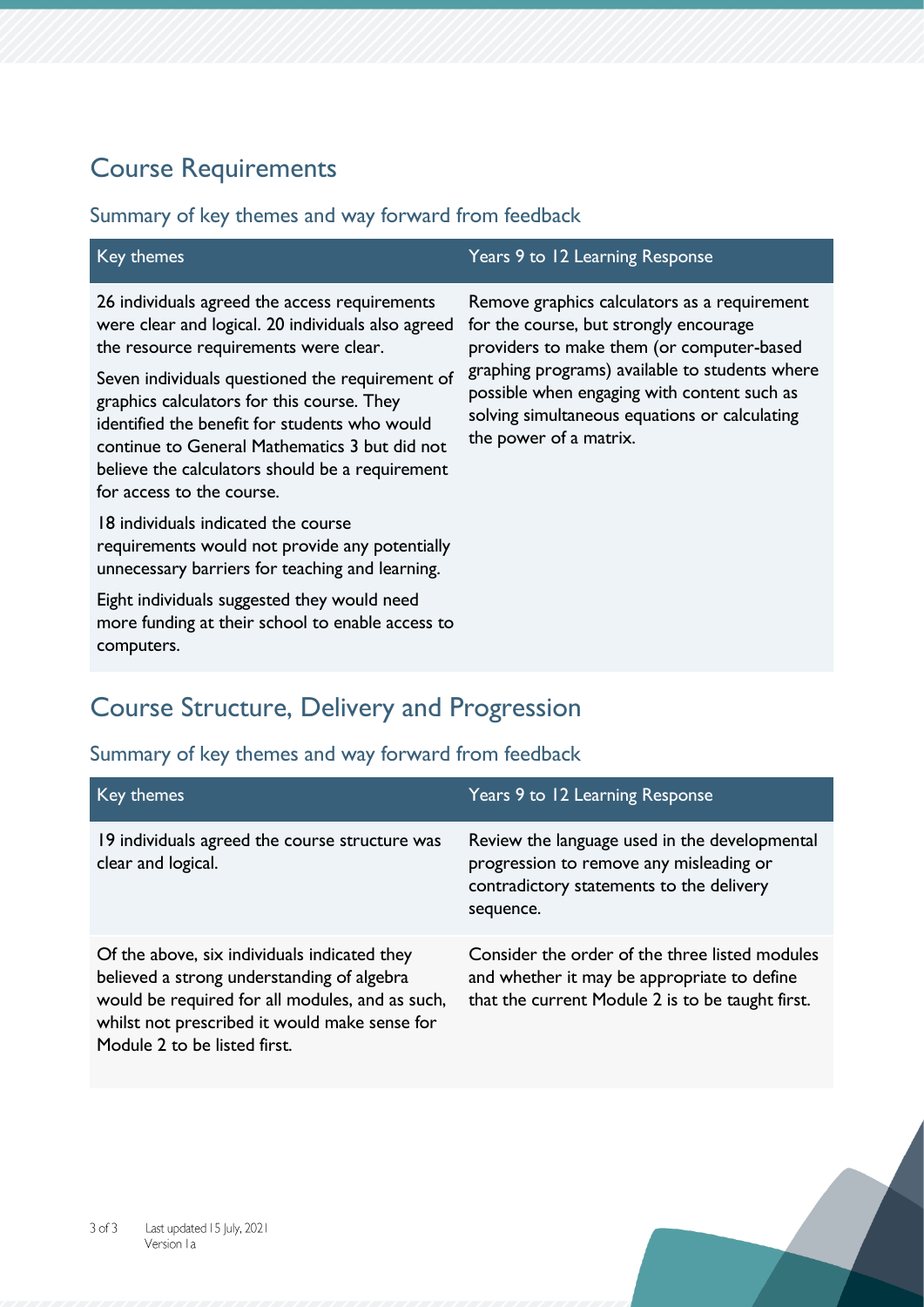#### Key themes Years 9 to 12 Learning Response

These same six individuals, and another four, believed the delivery sequence and developmental progressions were contradictory or misleading as effective developmental progress throughout a course would require modules being undertaken in a particular order.

Five individuals queried what the Focus Area characteristics meant, but others believed it was clear how learners would engage with the characteristics of a discipline-based course.

Provide additional detail about focus area characteristics in supporting resources and professional learning.

## Module Content

| Key themes                                                                                                                                                                                                                                                                                                                                                                                                                                                                      | Years 9 to 12 Learning Response                                                                                                                                                                                                                                                                                                                                                                                                             |
|---------------------------------------------------------------------------------------------------------------------------------------------------------------------------------------------------------------------------------------------------------------------------------------------------------------------------------------------------------------------------------------------------------------------------------------------------------------------------------|---------------------------------------------------------------------------------------------------------------------------------------------------------------------------------------------------------------------------------------------------------------------------------------------------------------------------------------------------------------------------------------------------------------------------------------------|
| 19 individuals agreed the key knowledge and<br>skills were clear for each module.                                                                                                                                                                                                                                                                                                                                                                                               | Noted.                                                                                                                                                                                                                                                                                                                                                                                                                                      |
| Seven individuals suggested the inclusion of<br>matrices is a major frustration as it leads<br>nowhere for many of the students undertaking<br>General Maths 2. It is considered far too<br>abstract a concept for this course.<br>These seven also indicated the inclusion of<br>share market concepts, such as 'price to<br>earnings ratio', is too abstract and suggested<br>that teachers are not necessarily familiar with<br>them and cannot teach them with any depth or | <b>Engage Critical Friends and Sponsor Schools to</b><br>review the areas of concern regarding content<br>in both this and other proposed courses and<br>align to provide the best possible pathways<br>suited to the Level of Complexity for each<br>course.<br>Align content to the Australian Curriculum<br>framework: General Mathematics Units 1 and 2<br>and adjust according to Tasmanian context and<br>feedback from stakeholders. |
| insight.<br>They asked whether there could be some more<br>basic probability, sampling techniques or some<br>other statistical skills that may be more relevant<br>to students understanding of information<br>presented in the media and in other disciplines?                                                                                                                                                                                                                 |                                                                                                                                                                                                                                                                                                                                                                                                                                             |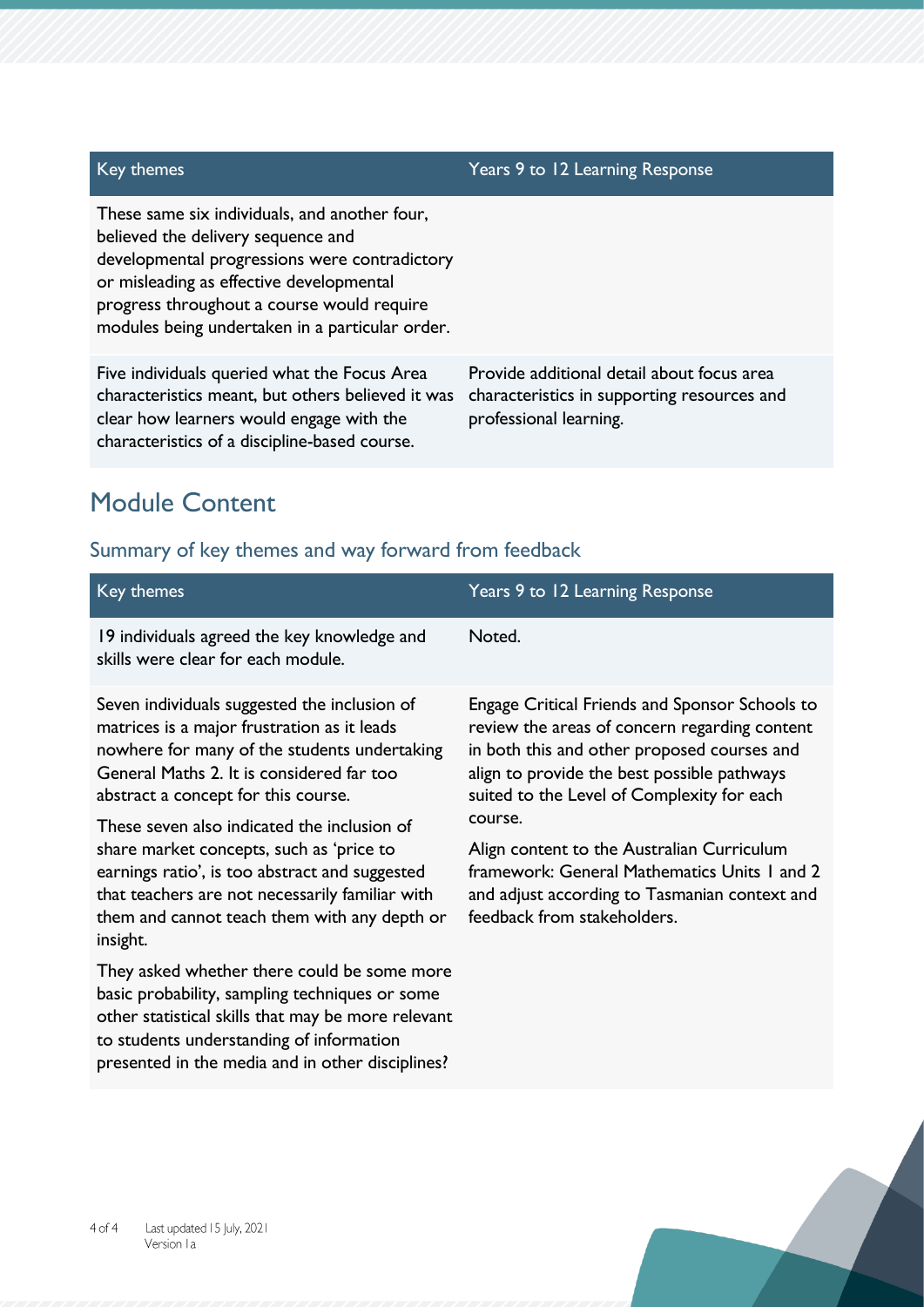Another four individuals identified the inclusion of probability would promote greater connection with the proposed General Maths 3 course.

## Criteria and Standards

#### Summary of key themes and way forward from feedback

| Key themes                                       | Years 9 to 12 Learning Response                  |
|--------------------------------------------------|--------------------------------------------------|
| Most individuals could not see a reason for      | Considering the feedback received and the        |
| focus criteria per module, meaning that criteria | proposed changes to eight (8) criteria in line   |
| assessing processes such as communication and    | with policy, the criteria will need to be        |
| management of self and learning were only        | reviewed.                                        |
| assessed at one point in the year.               | Instances, where the language may require        |
| Similarly, most questioned the weighting of      | additional examples to assist teacher judgement  |
| criteria between 'procedural fluency and         | will be reviewed to provide greater clarity.     |
| performing mathematical techniques' and          | Engage Critical Friends and Sponsor Schools to   |
| 'problem solving and reasoning'.                 | review the areas of concern regarding criteria   |
| Some individuals indicated certain elements      | and standards in both this and other proposed    |
| would require too much teacher judgement and     | courses. Also align to provide the best possible |

that concrete examples would be needed to differentiate between standards, or the elements would need to be reworked.

assessment of the learning outcomes that is aligned to the Level of Complexity for each course.

## Appendix 1 - Line of Sight

| Key themes                                                                                                                                                                                              | Years 9 to 12 Learning Response                                                                                                                 |
|---------------------------------------------------------------------------------------------------------------------------------------------------------------------------------------------------------|-------------------------------------------------------------------------------------------------------------------------------------------------|
| 19 individuals indicated the Line of Sight was<br>clear, however, 10 others raised the concern<br>that the weighting of criteria as described above<br>was a significant shift from the current course. | Ensure the Line of Sight remains clear after<br>reviewing the content, criteria and standards for<br>Phase 4 of the course development process. |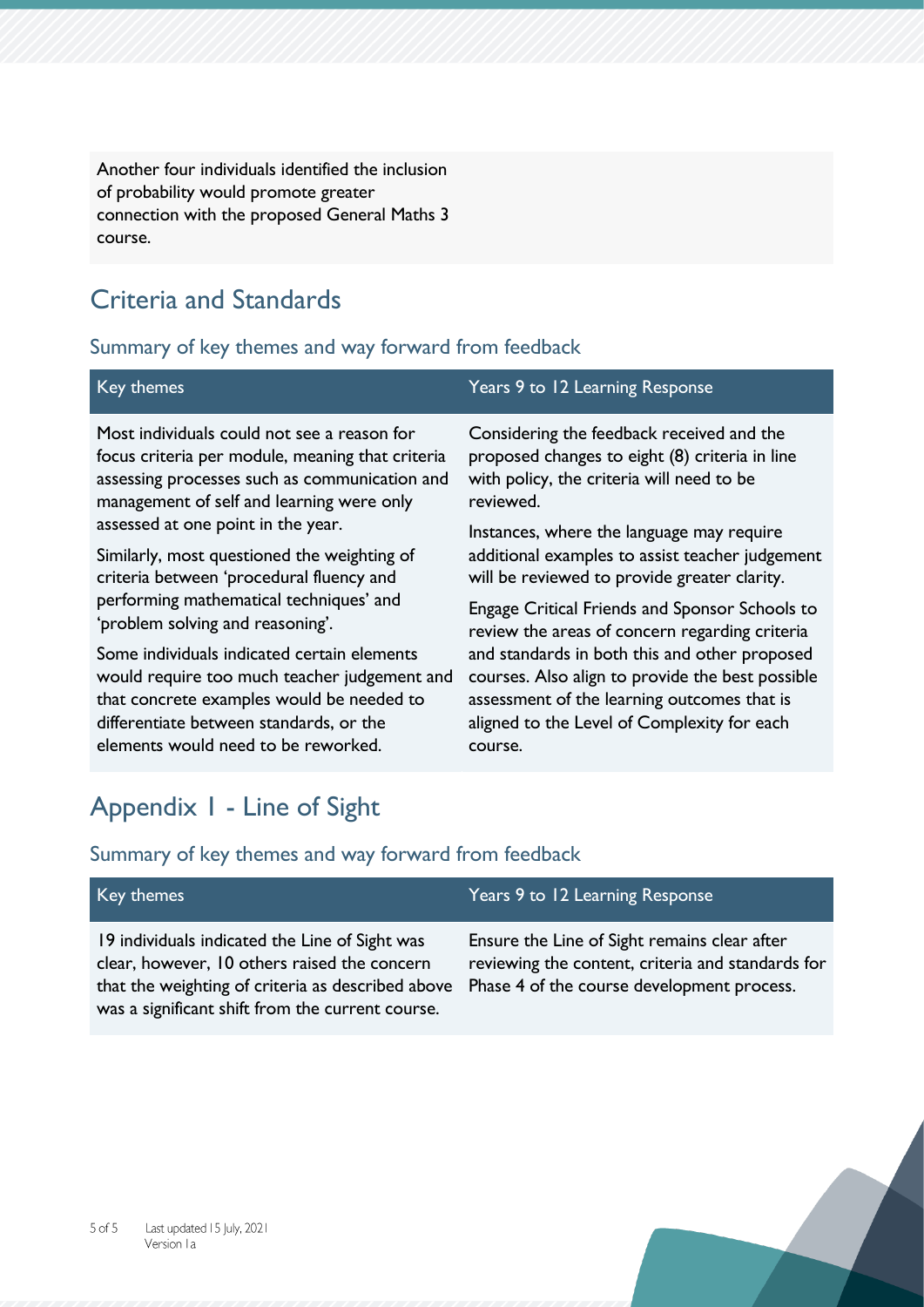## Appendix 2 – Alignment to Curriculum Frameworks

### Summary of key themes and way forward from feedback

| Key themes                                                                                                                                                                                                                                   | Years 9 to 12 Learning Response                                                                                                                                                                           |
|----------------------------------------------------------------------------------------------------------------------------------------------------------------------------------------------------------------------------------------------|-----------------------------------------------------------------------------------------------------------------------------------------------------------------------------------------------------------|
| 27 individuals indicated the alignment to the<br>Australian Curriculum framework was useful.<br>One individual did query why Tasmania assesses<br>course content with vague criteria as opposed<br>to the mechanisms of other jurisdictions. | Continue to refine the content to align to Level<br>2 complexity, and to best situate Tasmanian<br>learners to complete the content of the<br>Australian Curriculum General Mathematics<br>Units I and 2. |
|                                                                                                                                                                                                                                              |                                                                                                                                                                                                           |

## Appendix 3 – Work Requirements

#### Summary of key themes and way forward from feedback

| Key themes                                                                                                                                                                                                                                                                                                                                                                                                                                                                                                                                                         | Years 9 to 12 Learning Response                                                                                                                                                                                                                                                                                                                                                                                                                                                                                                    |
|--------------------------------------------------------------------------------------------------------------------------------------------------------------------------------------------------------------------------------------------------------------------------------------------------------------------------------------------------------------------------------------------------------------------------------------------------------------------------------------------------------------------------------------------------------------------|------------------------------------------------------------------------------------------------------------------------------------------------------------------------------------------------------------------------------------------------------------------------------------------------------------------------------------------------------------------------------------------------------------------------------------------------------------------------------------------------------------------------------------|
| 25 individuals indicated the Work Requirements<br>were not appropriate for each module.<br>Seven individuals clarified that the word limits<br>were too high, citing the assessment tasks<br>would take up too much of the course time and<br>that teachers would need a range of<br>resources/activities/tasks provided plus<br>extensive professional learning.<br>Another eight individuals indicated they did not<br>believe there is enough time to teach students<br>how to conduct investigations and that highly<br>literate students would be advantaged. | Engage Critical Friends and Sponsor Schools to<br>review the areas of concern regarding Work<br>Requirements in both this and other proposed<br>courses. Align to provide the best possible<br>requirements that promote consistent and<br>measurable assessment of the learning<br>outcomes that are aligned to the level of<br>complexity for each course.<br>Consideration for the size, mode and timing of<br>work requirements will be important to ensure<br>students and teachers study/workload is fair and<br>reasonable. |
|                                                                                                                                                                                                                                                                                                                                                                                                                                                                                                                                                                    | $\mathbf{A}$ in the set of $\mathbf{A}$                                                                                                                                                                                                                                                                                                                                                                                                                                                                                            |

There were additional comments from five individuals questioning the high literacy component of the course stating the work requirements will have an impact on learners' ability to complete the course in their context.

An additional factor for consideration will include alignment with other jurisdictions work requirement expectations.